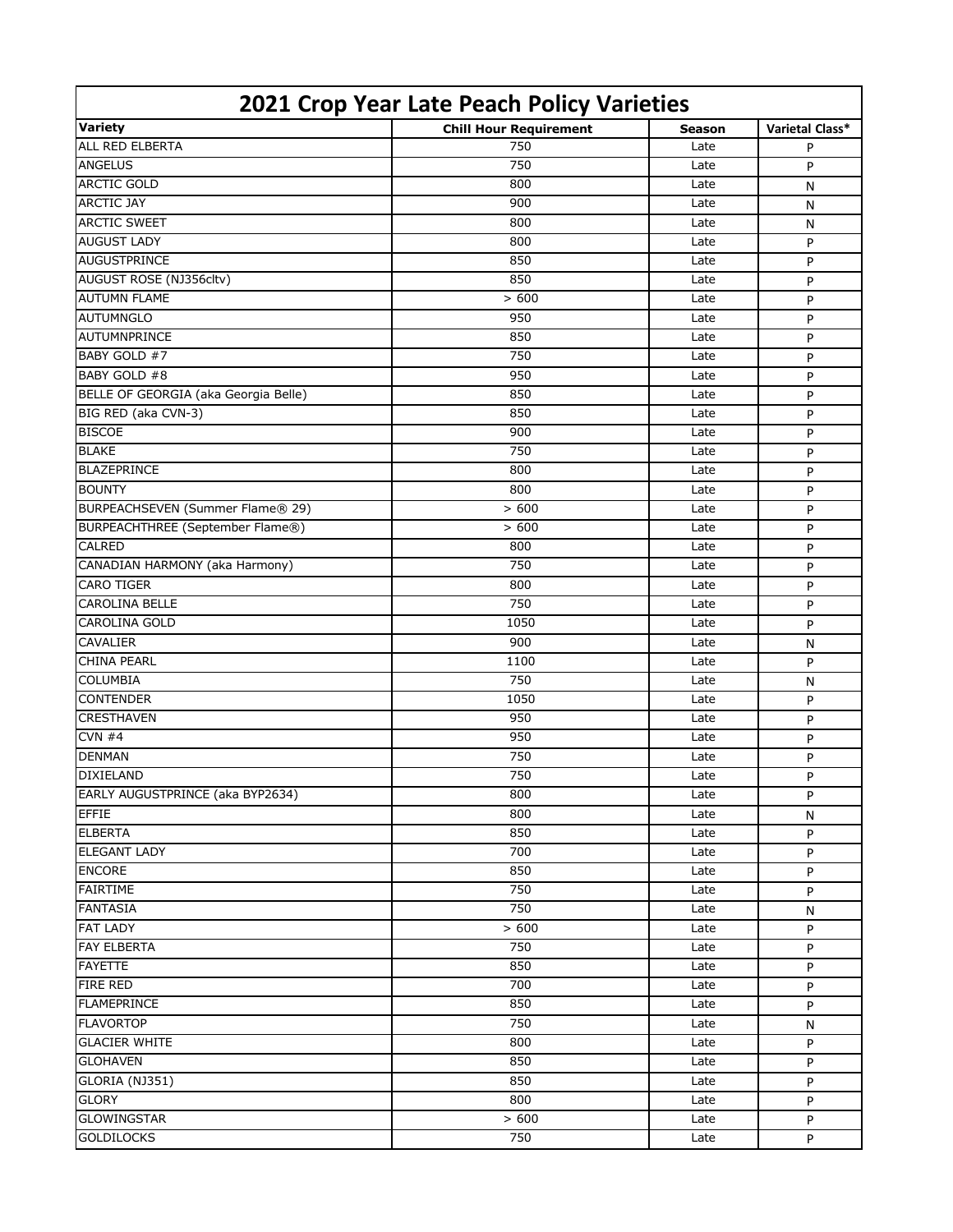| <b>Variety</b>                   | <b>Chill Hour Requirement</b> | <b>Season</b> | Varietal Class* |
|----------------------------------|-------------------------------|---------------|-----------------|
| <b>GULFSNOW</b>                  | 400                           | Late          | P               |
| <b>HALE HAVEN</b>                | 850                           | Late          | P               |
| <b>HARCREST</b>                  | 850                           | Late          | P               |
| HARMONY (aka Canadian Harmony)   | 750                           | Late          | P               |
| <b>HAVIS</b>                     | 750                           | Late          | P               |
| HONEY DEW HALE                   | 850                           | Late          | P               |
| INDIAN CLING (aka Indian Red)    | 850                           | Late          | P               |
| <b>INTREPID</b>                  | 1000                          | Late          | P               |
| J.H. HALE                        | 850                           | Late          | P               |
| <b>JAYHAVEN</b>                  | 850                           | Late          | P               |
| <b>JEFFERSON</b>                 | 850                           | Late          | P               |
| <b>JERSEYGLO</b>                 | 750                           | Late          | P               |
| <b>JERSEYQUEEN</b>               | 850                           | Late          | P               |
| <b>JIM DANDEE</b>                | 1000                          | Late          | P               |
| <b>JOHNNY T</b>                  | 850                           | Late          | P               |
| <b>JULYPRINCE</b>                | 850                           | Late          | P               |
| <b>KLONDIKE WHITE</b>            | 700                           | Late          | P               |
| LA FELICIANA                     | 600                           | Late          | P               |
| LA JEWEL                         | 850                           | Late          | P               |
| LAPREMIER                        | 1050                          | Late          | P               |
| LARED                            | 850                           | Late          | P               |
| <b>LAST CHANCE</b>               | 800                           | Late          | P               |
| <b>LAUROL</b>                    | 750                           | Late          | P               |
| LEGEND (CVN 6)                   | 850                           | Late          | P               |
| <b>LEXINGTON</b>                 | 1000                          | Late          | N               |
| <b>LORING</b>                    | 800                           | Late          | P               |
| <b>MADISON</b>                   | 850                           | Late          | P               |
| <b>MAJESTIC</b>                  | 750                           | Late          | P               |
| <b>MARQUEEN</b>                  | 750                           | Late          | P               |
| <b>MARSUN</b>                    | 850                           | Late          | P               |
| MESSINA <sup>™</sup> (see NJ352) | >600                          | Late          | P               |
| <b>MILAM</b>                     | 750                           | Late          | P               |
| <b>MONROE</b>                    | 750                           | Late          | P               |
| NECTARED #5                      | 850                           | Late          | $\mathsf{N}$    |
| NJ352 (Messina™)                 | > 600                         | Late          | P               |
| O'HENRY                          | 800                           | Late          | P               |
| <b>OUACHITA GOLD</b>             | 700                           | Late          | P               |
| <b>PARADE</b>                    | 800                           | Late          | P               |
| PF17                             | > 600                         | Late          | P               |
| PF 20-007                        | > 600                         | Late          | P               |
| PF 22-007                        | > 600                         | Late          | P               |
| <b>PF 23</b>                     | 650                           | Late          | P               |
| PF 24-007                        | 850                           | Late          | P               |
| <b>PF 24-C</b>                   | > 600                         | Late          | P               |
| PF 28-007                        | > 600                         | Late          | P               |
| PF 35-007                        | > 600                         | Late          | P               |
| PF BIG GEORGE                    | > 600                         | Late          | P               |
| PF LUCKY 24B                     | > 600                         | Late          | P               |
| <b>REDCHIEF</b>                  | 750                           | Late          | N               |
| <b>REDGLOBE</b>                  | 850                           | Late          | P               |
| <b>REDGOLD</b>                   | 850                           | Late          | N               |
| <b>REDKIST</b>                   | 750                           | Late          | P               |
| <b>REDSKIN</b>                   | 750                           | Late          | P               |
| <b>REDSUN</b>                    | 850                           | Late          | P               |
| RIO OSO GEM                      | 850                           | Late          | P               |